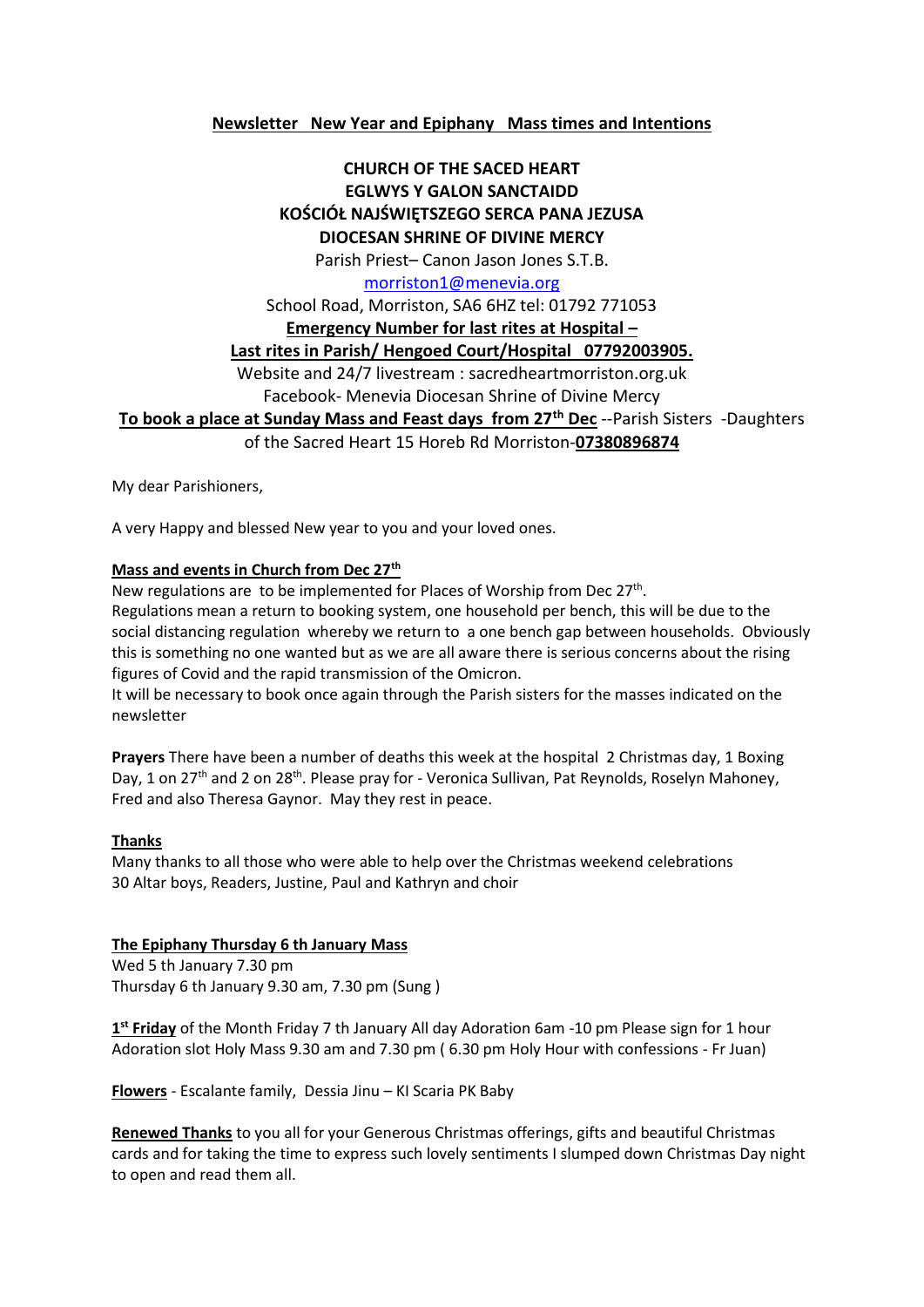## **Friday 31 Dec**

10.30am Holy Mass Sr Margaret Lambert Birthday Blessings J George 3pm Hour of Mercy

## **New Years eve (Book with the Sisters )**

6.30pm Holy Hour with Te Deum and Benediction 7.30pm Holy Mass NDL + Jackie RIP Anne Coombes

### **Mary Mother of God New Years Day 1st Saturday- Book with the Sisters**

Holy Hour 11am with Veni Creator for 2022 Holy Mass 12 noon 1) Int of Andrea and Anthony ,2) Fr Juan - NDL

## **2 nd January 2nd Sunday after Christmas - Book with the Sisters**

5.30m Thelma Afable- Leni, 9.30am Deceased Lambert Family- Mrs George , 11am NDL, 1pm Latin EF Pro Pop, -Book with the Latin Mass coordinator Elaine Sharpling 8 pm 40<sup>th</sup> Day Diossa RIP

## Readers for 2<sup>nd</sup> Sunday of Christmas

5.30 PM Christine 9.30am Stacey 11am Elaine 8pm Chito

### **Envelopes**

Many of our parishioners have kindly set up standing order to the parish which is a great help. There are some who prefer to use the boxes. Please note that with the huge switch to standing orders ALL numbers have changed. Please look for your name on the box if you pay tax.

Surplus boxes are now available for those who do not use Standing order and do not pay tax but like to use an envelope.

Please see Paul or Pauline if you need help with a box or setting up a standing order.

#### **Help with Stewarding**

Please indicate to the Sisters when you book your seat if you are willing to help with stewarding

### **Readers at Mass**

Only 10 people returned the rota form indicating their willingness to make a commitment to read at Sunday Mass. Often there is no one to rea a the 8pm Mass. If you are willing to read at the Mass please indicate this to the sisters when you book your Mass so that you have time to prepare and to check the book

**Sinulog 2022**. So far only three families have booked for the special Sinulog Mass . There are only 17 benches in total available for the additional Mass at 1pm to mark the Feast of the Santo Nino Sunday January 16<sup>th</sup>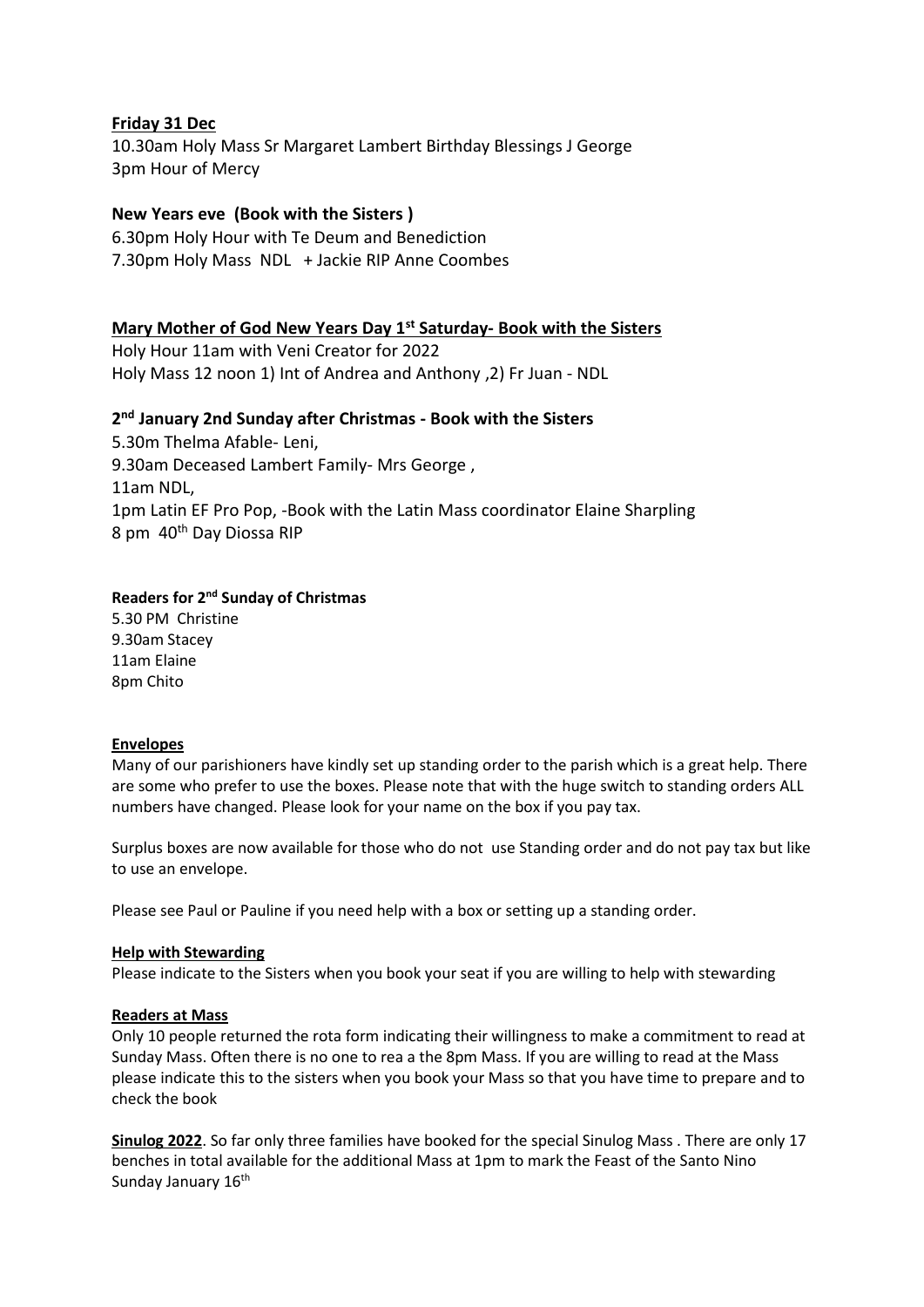#### **Home visits with holy communion**

I have be started my Christmas communions but with the hospital being busy and the rapidly rising and highly transmissible covid variant, it is safer to limit and spread out visits and contact with our Sick parishioners so as to prevent cross infection as I await for various lateral flow tests and PCR. At present all our housebound sick are stable and there is no imminent danger of end of life. Any sudden deterioration and I will immediately attend when called. We have a difficult month ahead of us and there is a great need to be vigilant with those who are already sick and vulnerable. I know I can rely on your full understanding at this time. And at least all of the sick have had a last one or two visits since we were able to resume home visits.

#### **Forth coming Funerals**

Thursday 13 Jan Patrick Monday 17 Fred Thursday 20 Theresa Gaynor

Novena to the Santo Nino begins on Friday 6pm . for the full details of the daily times please see Jadie and Rowenna. Those wishing to take a part ie Singing and reading and booking a place need to contact Fr Jason.

**Help needed** If anyone is able to help next Sunday to help dismantle the decorations it would be appreciated.

### **Year Books for Wales** are available £2.50.

Fr Juan will be with us until January 14<sup>th</sup>. I am sure that all of us are delighted that he is with us for Christmas and has been able to help with Masses and Confessions. We are hoping that Fr Juan ill be with us for two weeks of Easter.

**Mass Christmas week 10.30am** Many thanks to our daily Mss goers for accommodating the mass time change this Christmas week from 9.30am – 10.30m. It has been a great hep to have a little bit of a lay in. The normal 9.30am Mass will resume on Monday 3<sup>rd</sup> Jan.

### **New Year Resolutions**

Daily Rosary and Chaplet Attend an extra Mass in the week Sign up for Eucharistic Adoration Host one of the Statues of Our Lady or Divine Mercy Image ( see Mrs Badilla) Arrive in time for Mass or at least 5 min before the bell goes Set up a standing order for the Parish for weekly/ monthly offering Offer to hep Clean, sponsor flowers, read Jon the SVP or Legion of Mary Come to the Hour of Mercy 3pm on a Friday Make sure you are registered so as to receive the newsletter and know what is going on in your parish. Make the 9 first Fridays Keep the 5 first Saturdays Go to confession each month Join the Choir